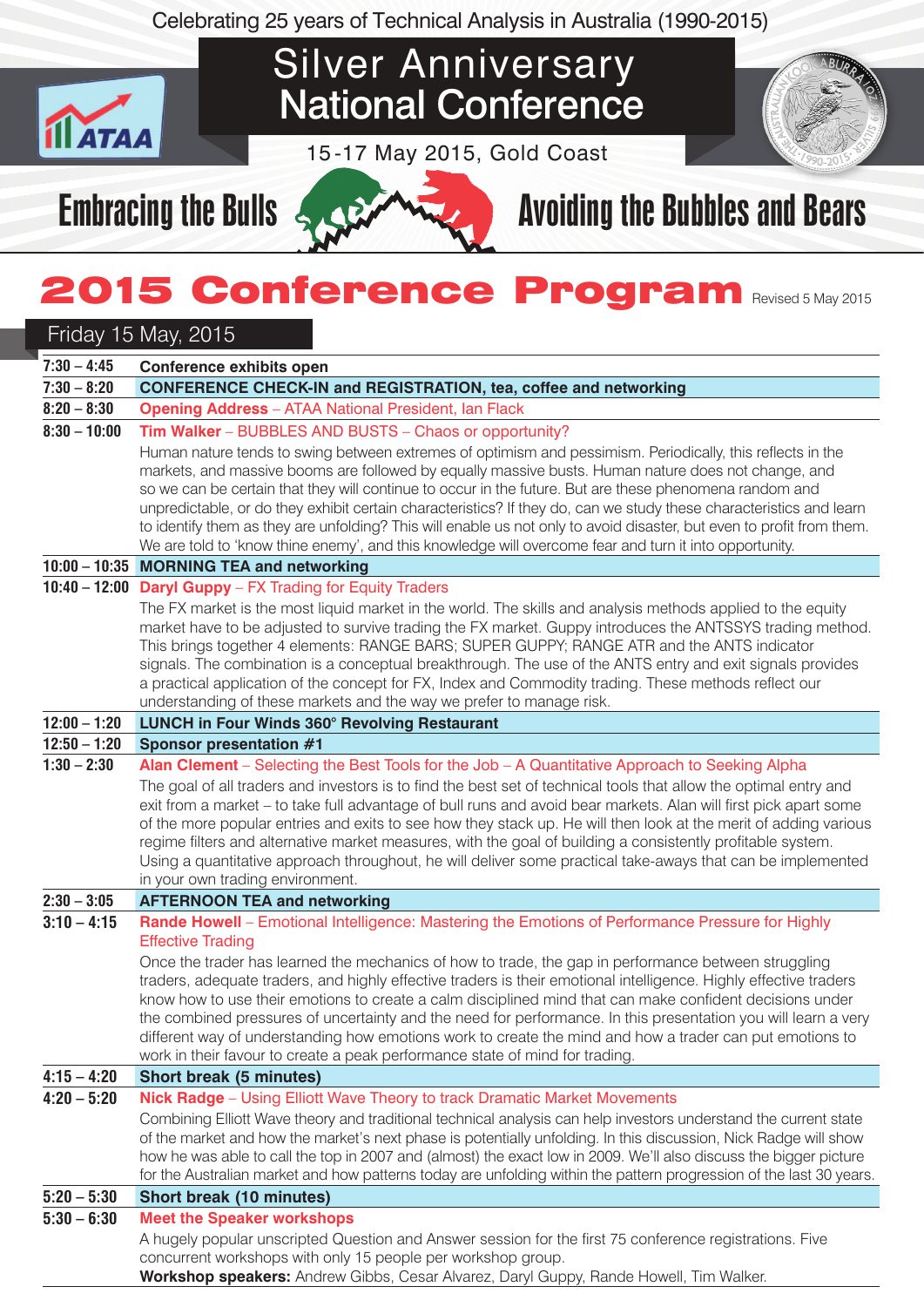



### Saturday 16 May, 2015

| $7:30 - 4:45$     | <b>Conference exhibits open</b>                                                                                                                                                                                                                                                                                                                                                                                                                                                                                                                                                                                                                                                                    |
|-------------------|----------------------------------------------------------------------------------------------------------------------------------------------------------------------------------------------------------------------------------------------------------------------------------------------------------------------------------------------------------------------------------------------------------------------------------------------------------------------------------------------------------------------------------------------------------------------------------------------------------------------------------------------------------------------------------------------------|
| $7:30 - 8:20$     | Tea, coffee and networking, and Conference Huddles session registrations                                                                                                                                                                                                                                                                                                                                                                                                                                                                                                                                                                                                                           |
| $8:20 - 8:30$     | <b>MORNING ANNOUNCEMENTS</b>                                                                                                                                                                                                                                                                                                                                                                                                                                                                                                                                                                                                                                                                       |
| $8:30 - 9:50$     | Tim Walker - Markets Through the Eyes of WD Gann                                                                                                                                                                                                                                                                                                                                                                                                                                                                                                                                                                                                                                                   |
|                   | Many traders have heard of William Delbert (WD) Gann, but not many comprehend his methods. He believed<br>that everything in the world is governed by scientific laws, and that the stock and commodity markets were<br>no exceptions. He set out to discover the mathematical relationships between price movements in markets.<br>In essence, his techniques are not difficult to understand, and will prove valuable to any trader who cares to<br>add them to their toolkit. He demonstrated that there is a rhythm to market moves, not only in terms of price<br>but also in the time taken for these moves to be made. This presentation will illustrate these on a few current<br>markets. |
| $9:50 - 10:20$    | <b>MORNING TEA and networking</b>                                                                                                                                                                                                                                                                                                                                                                                                                                                                                                                                                                                                                                                                  |
|                   | 10:25 - 11:25 Vito Henjoto - What is in Store for the Rest of 2015? A Market Perspective Through Ichimoku Kinko Hyo<br>With the Bull Run in 2014, 2015 will likely be a year where most traders tread cautiously. Vito Henjoto will go<br>through the tools he uses to identify key levels for major currencies and indices, at the same time providing<br>these levels with analysis to back up his views on what will be in store for the second half of 2015. A great<br>opportunity to learn how to quickly scan the market for potential changes in the market using extremely simple<br>trading tools.                                                                                       |
|                   | 11:25 - 11:30 Short break (5 minutes)                                                                                                                                                                                                                                                                                                                                                                                                                                                                                                                                                                                                                                                              |
|                   | 11:30 - 12:30 Jordan Eliseo - Bubbles and Bargains - in Financial Markets and Beyond                                                                                                                                                                                                                                                                                                                                                                                                                                                                                                                                                                                                               |
|                   | Six years after the GFC hit, markets appear at an inflection point. Equities have recovered all of their losses,<br>whilst the bond market continues it's role as a 'widow-maker'. But an investor cannot make yesterday's return<br>today. To protect and grow capital in the years ahead, investors will need to avoid bubbles, no easy feat in<br>a zero-interest rate world. This talk will highlight where the potential bubbles are, as well as the pockets of<br>opportunity that exist in investment markets today.                                                                                                                                                                        |
| $12:30 - 1:30$    | <b>LUNCH - Table discussion topics</b>                                                                                                                                                                                                                                                                                                                                                                                                                                                                                                                                                                                                                                                             |
| $1:00 - 1:30$     | <b>Sponsor presentation #2</b>                                                                                                                                                                                                                                                                                                                                                                                                                                                                                                                                                                                                                                                                     |
| $1:40 - 3:00$     | <b>Daryl Guppy</b> – Impact of China Markets<br>Direct trading on the 7 trillion dollar China market Shanghai Exchange is now possible and provides a way to<br>get direct access to the Chinese companies that are the driving force behind many Australian projects. Learn<br>the technical analysis trading and investment solutions. Examine the impact of this market opening on liquidity<br>in the Australian market and the region. Fund managers and traders cannot afford to ignore this colossus.<br>Guppy has been trading and working in this market for more than a decade. This is fertile ground for bull and<br>bear bubbles with strongly divided opinions.                      |
| $3:00 - 3:25$     | <b>AFTERNOON TEA and networking</b>                                                                                                                                                                                                                                                                                                                                                                                                                                                                                                                                                                                                                                                                |
| $3:30 - 4:50$     | Cesar Alvarez - The Development of an S&P500 Stock Weekly Rotation Strategy<br>Cesar will walk through the quantitative process he uses while creating a strategy from beginning to end.<br>He will explore various methods of determining when a stock is sold off, still in an up trend, and statistics<br>to determine if a strategy is worthwhile. He will also explore ways to deal with Bear markets and how to<br>take advantage of them. Along the way he will point out common testing pitfalls. He will also be asking for<br>audience ideas that he can test and share at his next presentation.                                                                                        |
| $4:50 - 5:00$     | <b>Short break (10 minutes)</b>                                                                                                                                                                                                                                                                                                                                                                                                                                                                                                                                                                                                                                                                    |
| $5:00 - 6:00$     | <b>Conference Huddles Session</b><br>A fantastic opportunity for like-minded investors and traders to find each other, make new friends, and discuss<br>your favourite topics. A topic list will be posted. Participants need to pre-register earlier in the day.                                                                                                                                                                                                                                                                                                                                                                                                                                  |
| $6:00 - 7:00$     | <b>Free time and networking</b>                                                                                                                                                                                                                                                                                                                                                                                                                                                                                                                                                                                                                                                                    |
| 6:30 (for<br>7pm) | <b>Conference Dinner</b><br>7pm - Aussie Gourmet BBQ by the pool (included for conference delegates). Partners welcome.<br>Drinks at bar prices. Dress: smart casual.                                                                                                                                                                                                                                                                                                                                                                                                                                                                                                                              |

#### More Details

Visit www.ATAA.com.au/conference for further details or contact the conference secretariat Expert Events on **(07) 3848 2100** or email **ConferenceBookings@ATAA.com.au** OR: